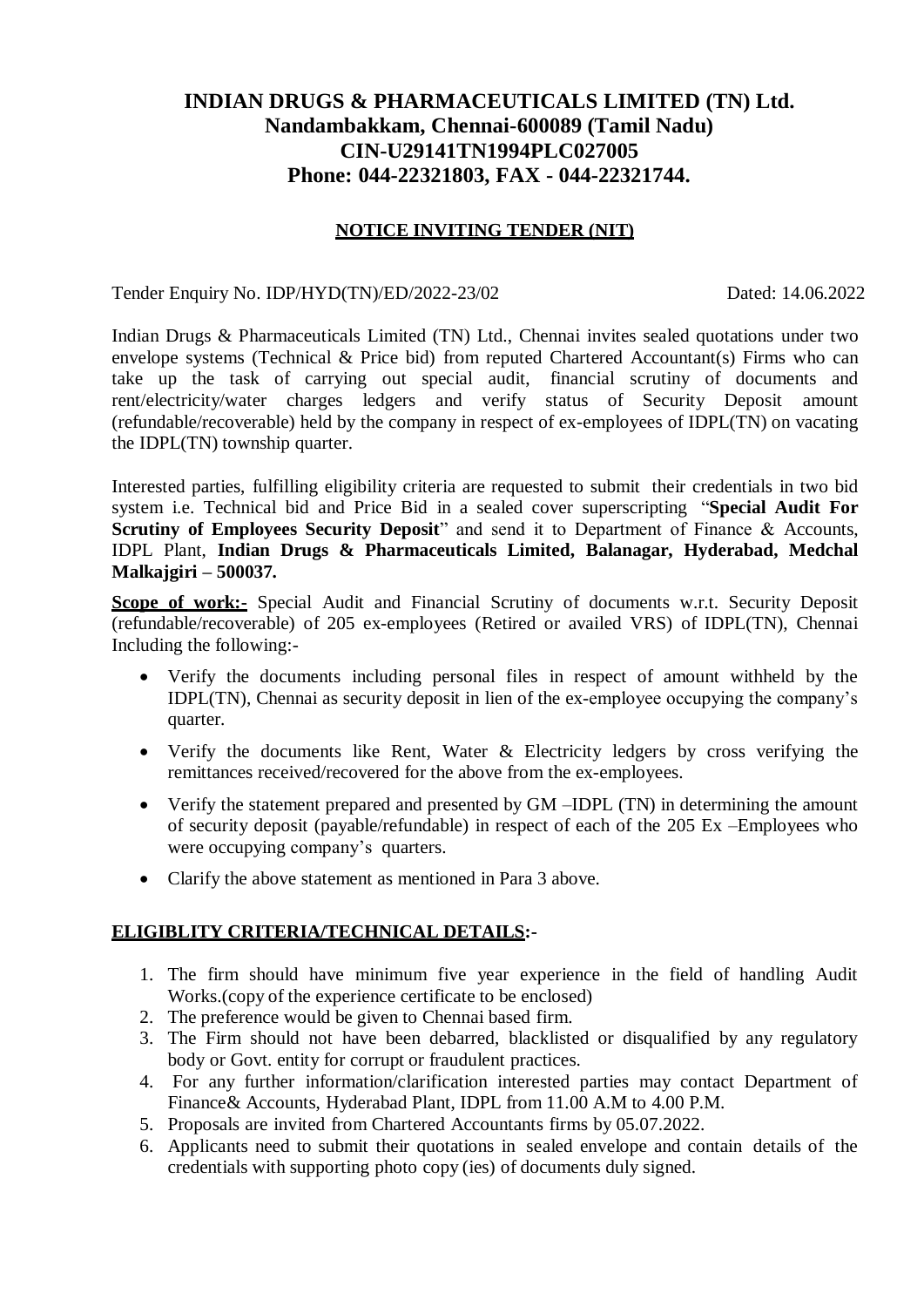7. Quotations should be addressed to General Manager and reached by 2:30 P.M. on 05.07.2022 atthe following address:

**"Department of Finance & Accounts, Indian Drugs & Pharmaceuticals Limited,Balanagar, Hyderabad, Medchal Malkajgiri Dist. – 500037.**

- 8. Professional Fees will be inclusive of all expenses but exclusive of GST etc. and no separateconveyance shall be reimbursed.
- 9. All the documents (including tender document) submitted with tender bid should be signed and stamped on each and every page as a token of acceptance.
- 10. Company reserves the right to accept or reject any or all the proposals. Decisions of IDPLwould be final & binding.

Department of Finance & Accounts Hyderabad Plant, IDPL